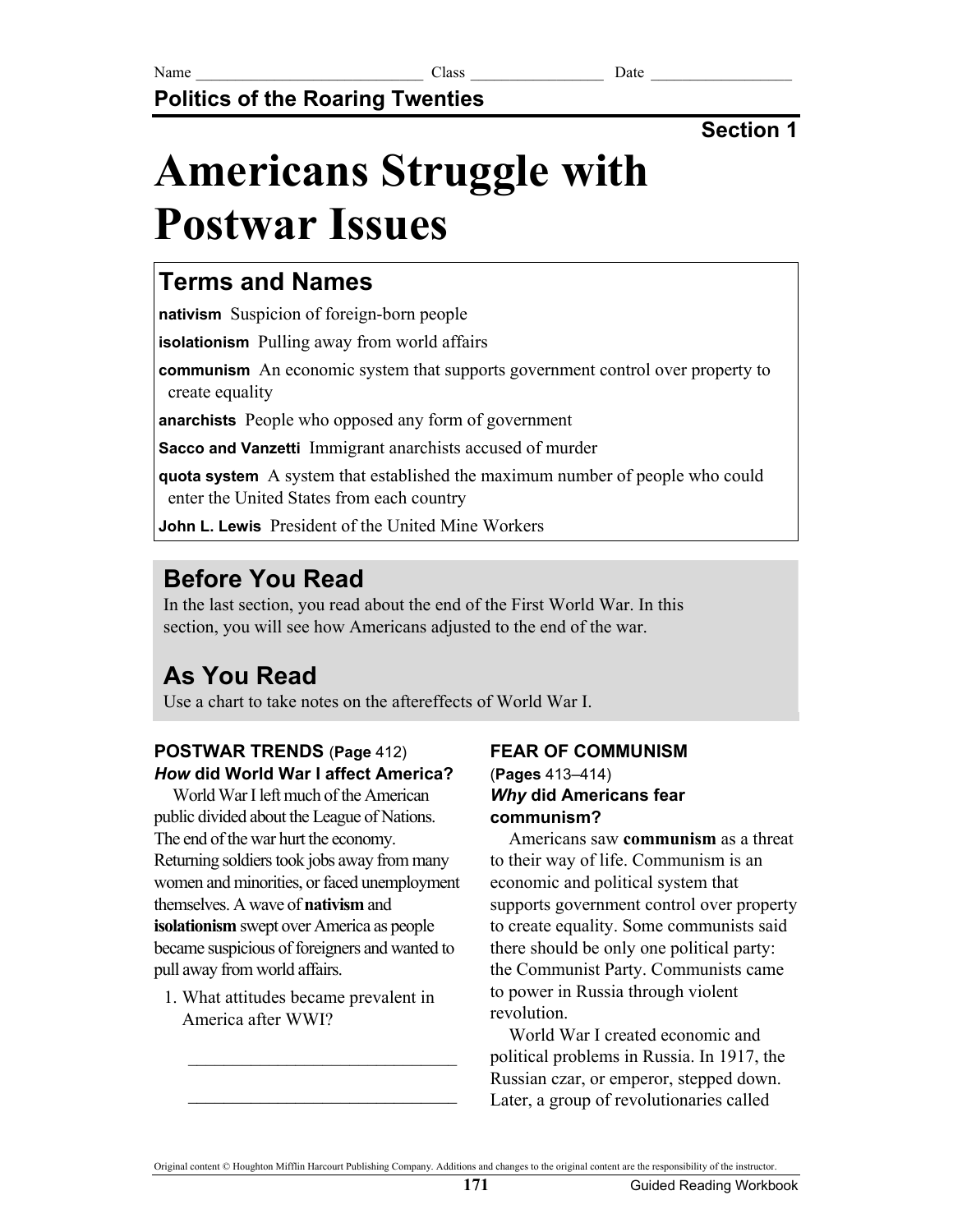Bolsheviks took power. Their leader was Vladimir I. Lenin. They established the world's first communist state. This new government called for worldwide revolution. Communist leaders wanted workers to seize political and economic power. They wanted to overthrow capitalism.

In the United States, about 70,000 people joined the Communist Party. Still, the ideas of the communists, or "Reds," frightened many people. A fear of communism, known as the "Red Scare," swept the nation.

Attorney General A. Mitchell Palmer set up an agency in the Justice Department to arrest communists, socialists, and **anarchists,** who opposed all forms of government. (The agency later became the Federal Bureau of Investigation, or FBI.)

Palmer's agents trampled on people's civil rights. Many radicals were sent out of the country without trial. But Palmer found no evidence of a plot to overthrow the government. Many suffered because of abuses of power during the Red Scare. One case involved two Italian immigrants, Nicola Sacco and Bartolomeo Vanzetti. **Sacco and Vanzetti** were arrested for robbery and murder in Massachusetts. They admitted they were anarchists. But they denied committing any crime. The case against them was weak. But they were convicted anyway. Many people protested the conviction. They believed it was based on a fear of foreigners. Sacco and Vanzetti were executed in 1927.

 2. How did Americans show their fear of communism?

 $\mathcal{L}_\text{max}$ 

 $\mathcal{L}_\text{max}$ 

#### **LIMITING IMMIGRATION**

#### (**Pages** 414–415) *How* **did Americans show their Nativist feelings?**

Some Americans used the Red Scare as an excuse to act against any people who were different. For example, the Ku Klux Klan, which had threatened African Americans during Reconstruction, revived.

Now the Klan turned against blacks, Jews, Roman Catholics, immigrants, and union leaders. They used violence to keep these groups "in their place." The Klan briefly gained political power in several states.

As a result of nativism, or antiimmigrant feelings, Congress passed the Emergency Quota Act of 1921. It established a **quota system.** This set a limit on how many immigrants from each country could enter the United States every year. In 1924, a new quota limited immigration from Eastern and Southern Europe, mostly Jews and Roman Catholics.

The 1924 law also banned immigration from Japan. People from the Western Hemisphere still entered the United States in large numbers.

 $\mathcal{L}_\text{max}$ 

 $\mathcal{L}_\text{max}$ 

3. What was the quota system?

#### **A TIME OF LABOR UNREST**

(**Pages** 417–418)

### *What* **were the three major strikes of 1919?**

Strikes were not allowed during World War I because they might have hurt the war effort. But in 1919, three important strikes occurred.

Original content © Houghton Mifflin Harcourt Publishing Company. Additions and changes to the original content are the responsibility of the instructor.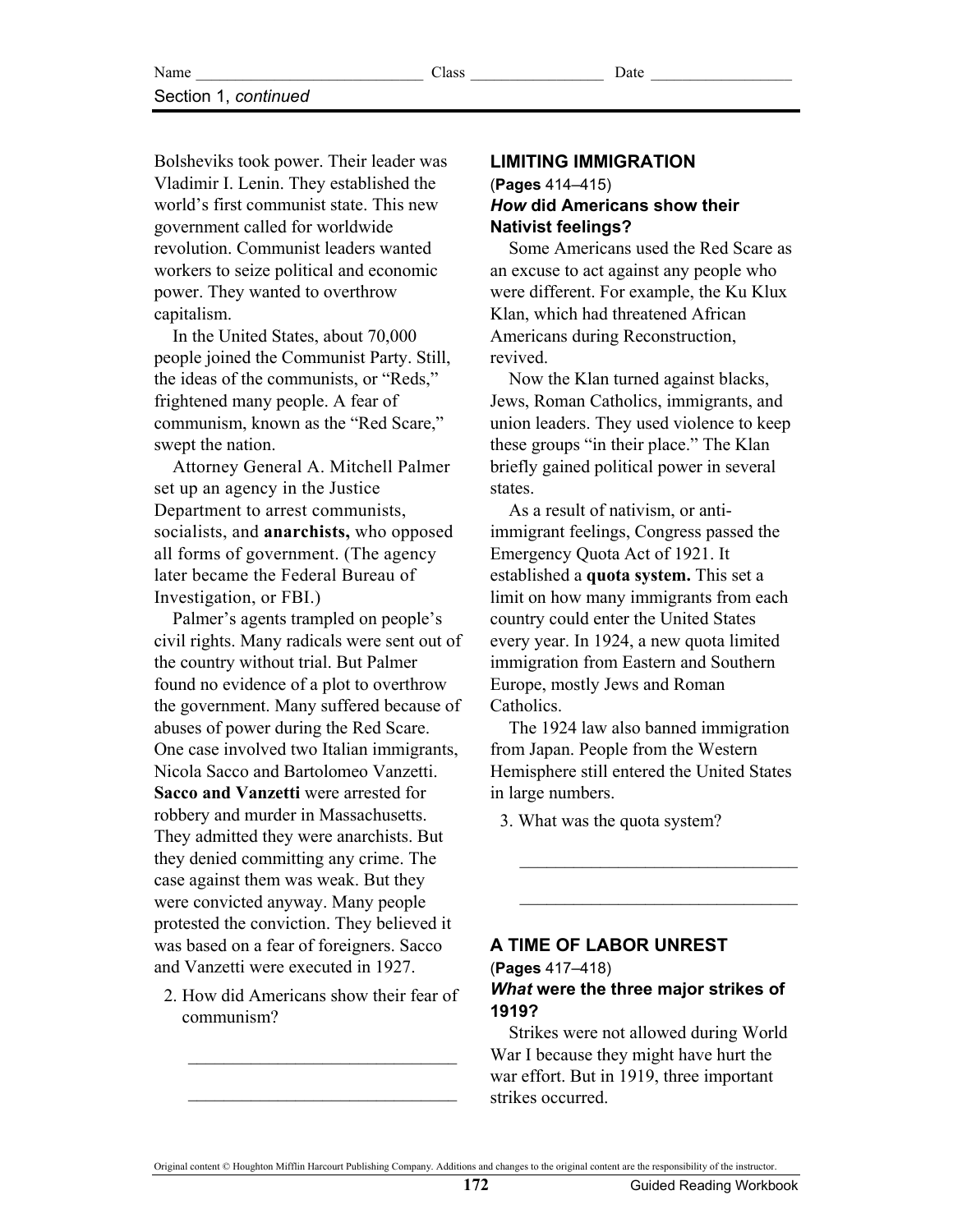| Name                 | lass | Date |
|----------------------|------|------|
| Section 1, continued |      |      |

Boston police officers went on strike for a living wage. The cost of living had doubled since their last raise. Massachusetts governor Calvin Coolidge used force to put down the strike.

A strike by steelworkers began at U.S. Steel Corporation. Workers demanded the right to join unions, which employers prohibited. In 1923, a report revealed the harsh conditions in steel mills. Public opinion turned against the steel companies, and workers were given an eight-hour day. But they still had no union.

A more successful strike was led by **John L. Lewis,** the president of the United Mine Workers. When Lewis's workers closed the coal mines, President Wilson tried to help to settle the dispute between the miners and mine owners. The miners got higher wages, but they did not get shorter hours.

In 1925, A. Philip Randolph founded the Brotherhood of Sleeping Car Porters, an African-American union of railroad workers. But few blacks belonged to other unions. Overall, the 1920s was a bad time for unions. Union membership declined from 5 million to 3.5 million for the following reasons: (1) immigrants were willing to work in poor conditions, (2) language barriers made organizing people difficult; (3) farmers who had migrated to cities were used to relying on themselves, and (4) most unions excluded African Americans.

4. Why did union membership decline?

\_\_\_\_\_\_\_\_\_\_\_\_\_\_\_\_\_\_\_\_\_\_\_\_\_\_\_\_\_\_\_

\_\_\_\_\_\_\_\_\_\_\_\_\_\_\_\_\_\_\_\_\_\_\_\_\_\_\_\_\_\_\_